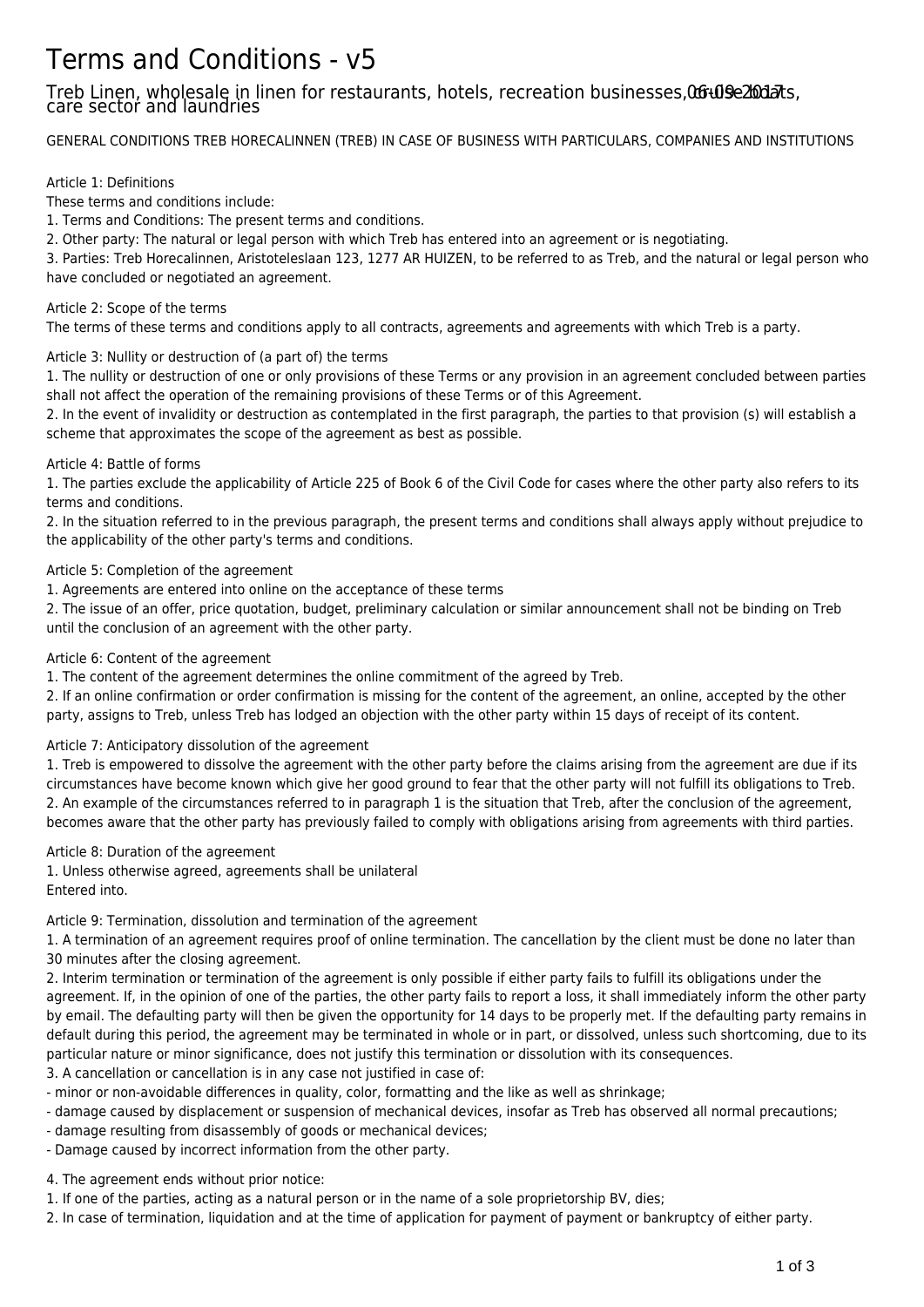Article 10: Payment, settlement, security

1. If the other party disagrees with the invoiced amount, he shall notify Treb thereof without delay, but not later than the 7-day payment period, in writing of which the other party is deemed to be in agreement with the invoiced amount.

2. If the payment period is exceeded, the other party is in default without the need for a prior notice or warning. In case of any overrun of the payment period, the other party is liable for the overdue amount, which is equal to the current promissory note on an annualized basis, plus an additional 2 percentage points. The interest rate is calculated per day, a part of the day as a whole day.

3. Any overrun of the payment period gives Treb the right to suspend its obligations to the other party immediately and without prior written notice.

4. In the case of non-payment or non-timely payment, the other party, in addition to the amount due and interest accrued thereon, is held for a full remuneration of both extrajudicial and judicial collection costs, including costs for lawyers, doorkeepers and debt collection agencies. With a minimum of  $\epsilon$  300.00 for each month, payments are left out.

5. Any remuneration of the other party, for any reason whatsoever, shall be excluded. The payments made by the other party consist primarily of settling the interest and costs due and then of the oldest unpaid bills, even if the other party mentions that compliance relates to a later invoice.

6. The other party is obliged to provide security at Treb's first request or to supplement existing collateral to ensure compliance with its payment obligations under the agreement.

7. Payments are possible by means of Ideal (preferred), credit card, Paypal and on invoice basis.

#### Article 11: Liability

1. Treb is not liable for any loss or damage suffered by the other party or third parties, of any nature or extent, associated with or resulting from compliance or failure to comply with the agreement, unless there is any intention Or gross debt.

2. If and in so far as Treb appears to be liable to the other party for any reason whatsoever, this liability per loss / event is limited to the amount due to this liability under the terms of the policy by the insurer of Treb is paid out. A series of correlated damage cases / events are hereby considered as one loss case / event. In the absence of such insurance on behalf of Treb, the liability as contemplated in this paragraph is limited to at most the equivalent of the agreed performance (excluding VAT).

3. If Treb is held liable by any third party for any damage for which it is not liable under the agreement with the other party or these terms, the other party will fully indemnify it.

4 The other party will manage Treb's goods that he receives as part of the performance of the agreement as a good father in law and carries all the risks involved in these matters. The other party may, if desired, provide insurance for those risks and, in respect of Treb, is liable for loss and damage to those goods for any reason whatsoever.

#### Article 12: Advertising

1. If the other party considers that Treb is in any way defective in the performance of the agreement, he shall immediately inform Treb thereof, but no later than 7 days after the defect has been discovered or within 7 days after reasonably aware of this shortcoming May be in writing, in writing, of which the other party can not appeal to this shortcoming.

2. By way of derogation from the first paragraph, complaints relating to the treatment of goods delivered by the other party or the quality of the goods leased by Treb to the other party must be delivered within 2 days after the goods have been delivered to the other party to Treb shall be notified in writing in cases where it is established that treatment or quality is in accordance with the agreement.

3. Advertisements do not suspend the other party's payment obligation.

4. In the industry, exceptions to the quality of the goods delivered or services rendered admissible or not to be avoided, do not constitute grounds for advertising or for termination of the agreement or damages

#### Article 13: Force majeure

1. In addition to the provisions of Articles 9 and 11 of these Terms, Treb's deficiencies, which are not due to its debt and neither due to law, legal act or in the public interest, shall not entitle the other party to Termination of the agreement or compensation. 2. Under the circumstances referred to in the preceding paragraph, in any case, malfunctions, work strikes, unions' actions, absenteeism of Treb's staff, malfunctions or restrictions on the supply of energy and material supply, barriers to transport, fire, explosion, molest Vandalism, mobilization, riots, war, export restrictions as well as any other measure of government that obstructs or obstructs the performance of the agreement, frost, storm or unworkable weather, floods, any third-party impediment, which, at the request of Treb- Involved in the execution of the agreement, shortcomings of helpless persons, machine failure and total or partial abandonment of goods necessary for the execution of the agreement and other accidents. This also applies to the companies that Treb has engaged in implementing the agreement.

#### Article 14: Ownership of Treb

1. All Treb delivered goods remain owned by Treb until paid.

2. The other party is not permitted to alienate delivered goods in any way, by making any objections to objections in the context of collateral to be provided to third parties, further lease or otherwise brought into power by third parties.

3. In use given or. Leased goods are deemed to remain moving.

# Article 15: Insurance

1. The other party is obliged to fully insure the goods delivered by Treb against the risks of fire, theft and water damage.